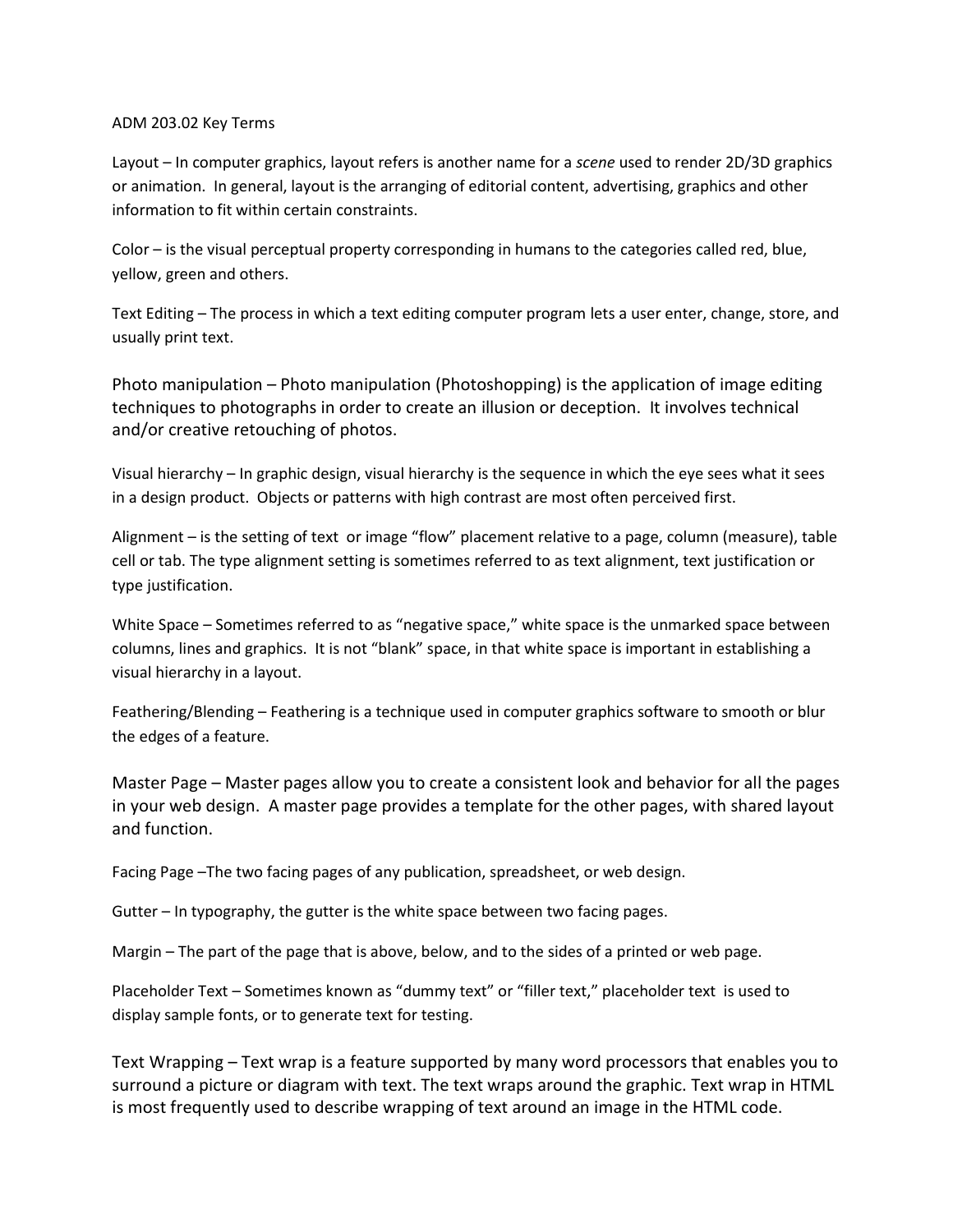Color Profile – A color profile is a numerical model of a color space. Operating systems and programs need to have access to a profile that describes the meaning of the color values in order to interpret the color correctly. Proper color management requires all image files to have an embedded profile.

Color Gamut – Color gamut is a measure on how large the color range of a monitor is.

Dithering – the process of representing intermediate colors by patterns of tiny colored dots that simulate the desired color

Typography – the style and appearance of printed matter. It includes consideration given to style, font, size, line length, margin setting, etc.

Font Families – In typography, a typeface is a set of one or more fonts, in one or more sizes, designed with stylistic unity, each comprising a coordinated set of glyphs.

Readability – Readability is the ease is which text can be read and understood. It takes into consideration the speed of perception, as well as eye fatigue.

Serif – In typography, a serif is a small line attached to the end of a stroke in a letter or symbol.

Leading – Sometimes referred to as "line spacing." In [typography,](http://en.wikipedia.org/wiki/Typography) leading refers to the distance between the [baselines](http://en.wikipedia.org/wiki/Baseline_%28typography%29) of successive lines of type. It is the vertical distance between lines of text.

Tracking – In typography, tracking is the process of uniformly increasing or decreasing the characters in a block of text.

Kerning – In [typography,](http://en.wikipedia.org/wiki/Typography) kerning is the process of adjusting the spacing between characters in a [proportional font](http://en.wikipedia.org/wiki/Typeface#Proportion) to achieve a visually pleasing result. Kerning adjusts the space between individual letter forms, while [tracking](http://en.wikipedia.org/wiki/Letter-spacing) (letter-spacing) adjusts spacing uniformly over a range of characters.

Destructive Editing – any trimming of product, from start to end, and any effects will process the file. Once the file is saved previous versions are not retrievable.

Non-Destructive Editing – Non-destructive means you can go back and change your work - start and end trimming will instead create cue points.

Color Correction – By using gels or filters, color correction is used to ensure that the product has a uniform lighting look throughout the work.

Retouching – Any editing done to photographic imagery.

Adjusting Levels – Used to adjust tonal range and color balance in images.

Exposure – The amount of light that is allowed to fall on each area of a photograph.